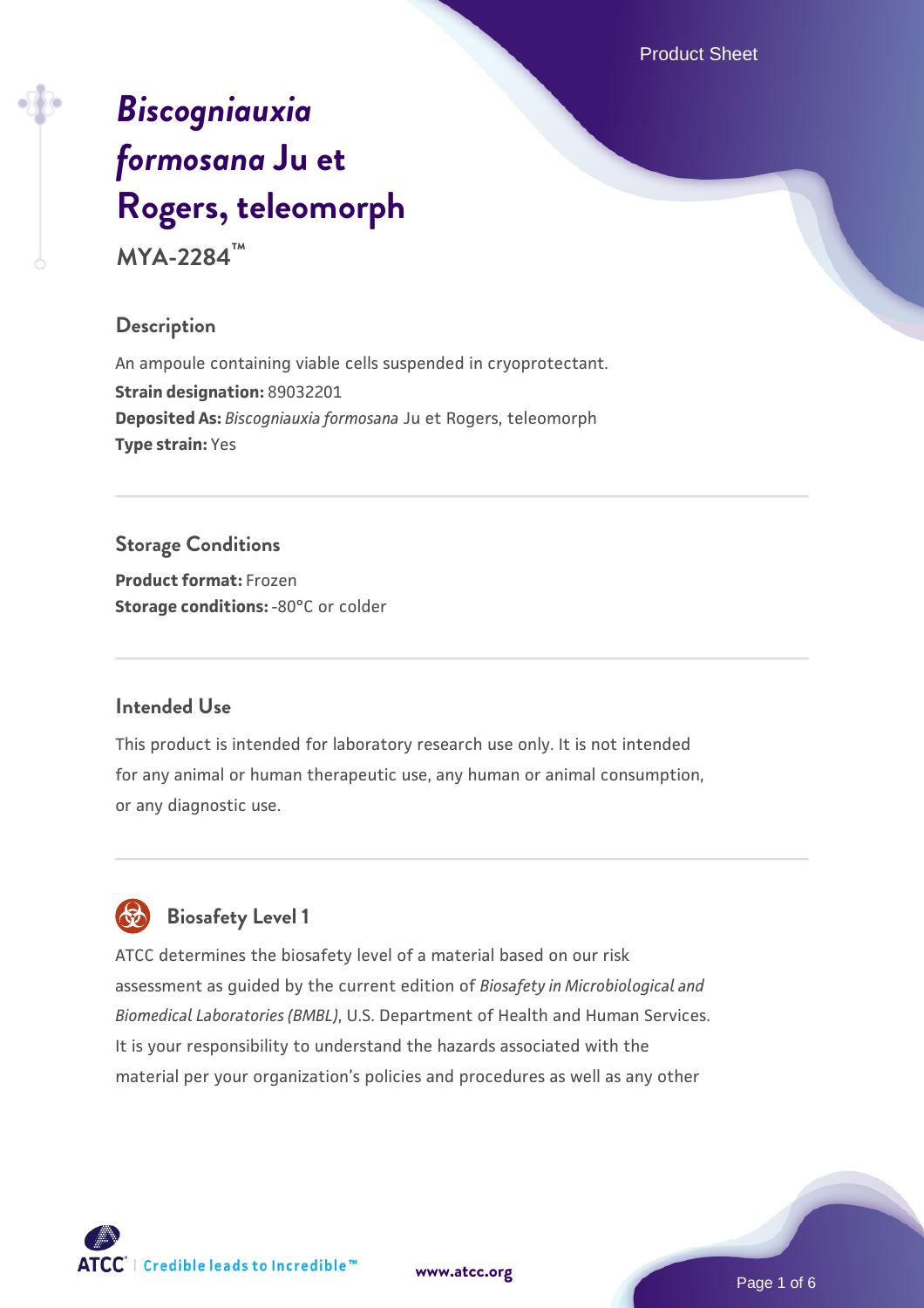applicable regulations as enforced by your local or national agencies.

ATCC highly recommends that appropriate personal protective equipment is always used when handling vials. For cultures that require storage in liquid nitrogen, it is important to note that some vials may leak when submersed in liquid nitrogen and will slowly fill with liquid nitrogen. Upon thawing, the conversion of the liquid nitrogen back to its gas phase may result in the vial exploding or blowing off its cap with dangerous force creating flying debris. Unless necessary, ATCC recommends that these cultures be stored in the vapor phase of liquid nitrogen rather than submersed in liquid nitrogen.

#### **Certificate of Analysis**

For batch-specific test results, refer to the applicable certificate of analysis that can be found at www.atcc.org.

#### **Growth Conditions**

**Medium:**  [ATCC Medium 334: Oatmeal agar](https://www.atcc.org/-/media/product-assets/documents/microbial-media-formulations/3/3/4/atcc-medium-334.pdf?rev=e382a75a48794764902dd7457c97fc29) **Temperature:** 22°C **Incubation:** under light 12 hrs on/12 hrs off

#### **Handling Procedures**

**Frozen ampoules** packed in dry ice should either be thawed immediately or stored in liquid nitrogen. If liquid nitrogen storage facilities are not available, frozen ampoules may be stored at or below -70°C for approximately one



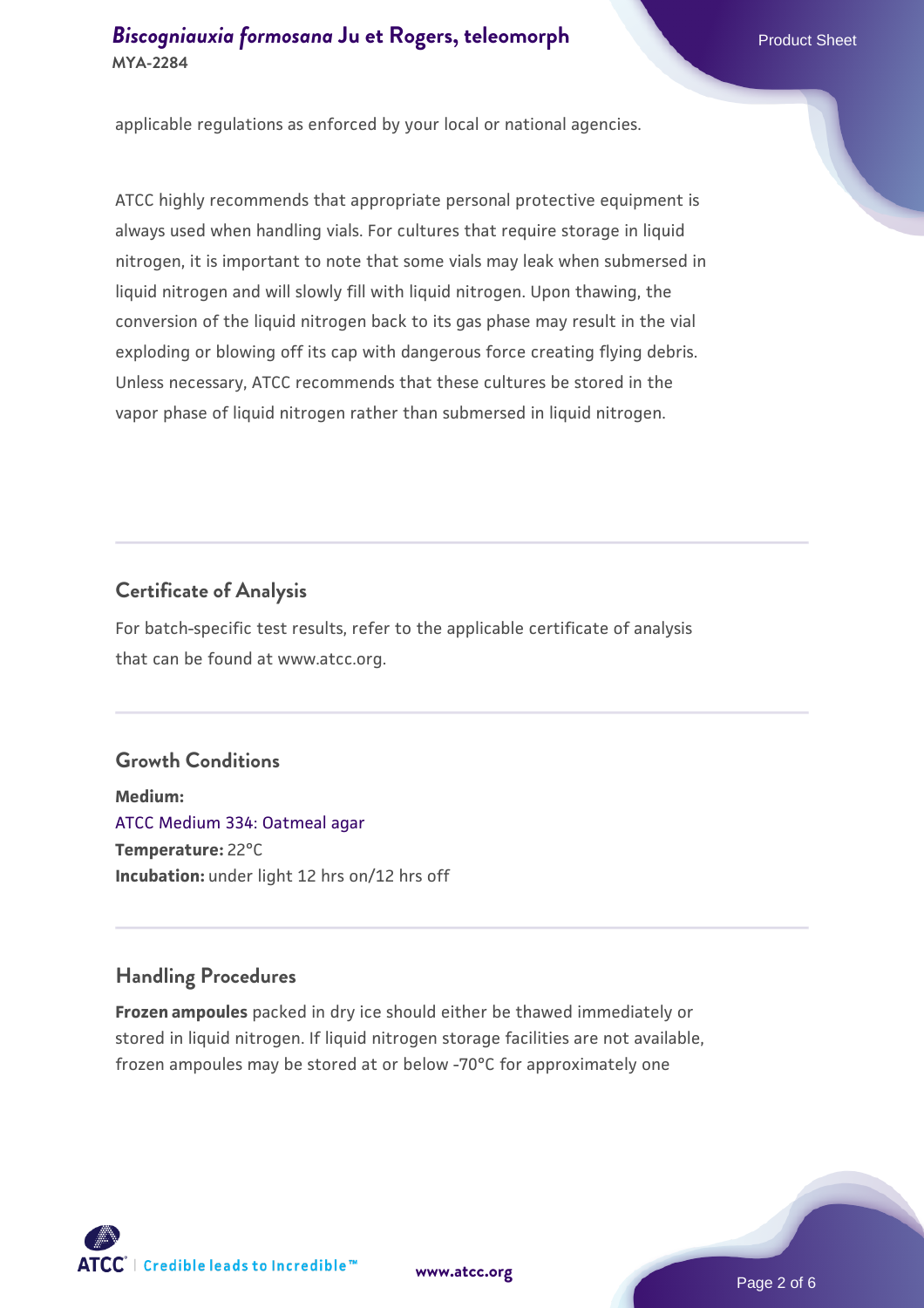week. **Do not under any circumstance store frozen ampoules at refrigerator freezer temperatures (generally -20°C)**. Storage of frozen material at this temperature will result in the death of the culture.

- 1. To thaw a frozen ampoule, place in a **25°C to 30°C** water bath, until just thawed **(approximately 5 minutes)**. Immerse the ampoule just sufficient to cover the frozen material. Do not agitate the ampoule.
- 2. Immediately after thawing, wipe down ampoule with 70% ethanol and aseptically transfer at least 50 µL (or 2-3 agar cubes) of the content onto a plate or broth with medium recommended.
- Incubate the inoculum/strain at the temperature and conditions 3. recommended.
- 4. Inspect for growth of the inoculum/strain regularly for up to 4 weeks. The time necessary for significant growth will vary from strain to strain.

#### **Notes**

 Additional information on this culture is available on the ATCC web site at [www.atcc.org.](http://www.atcc.org/)

#### **Material Citation**

If use of this material results in a scientific publication, please cite the material in the following manner: *Biscogniauxia formosana* Ju et Rogers, teleomorph (ATCC MYA-2284)

#### **References**

References and other information relating to this material are available at www.atcc.org.

#### **Warranty**

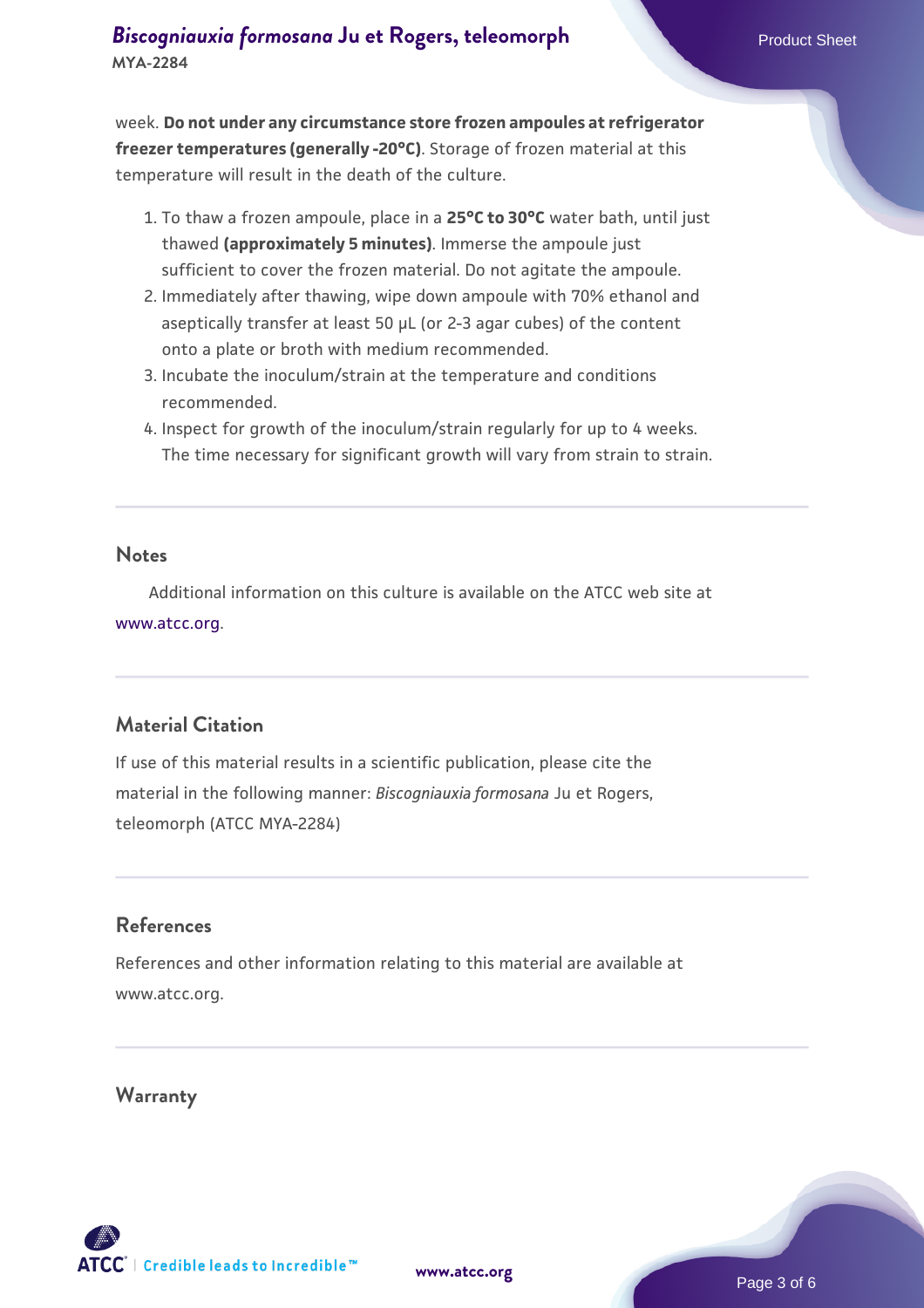The product is provided 'AS IS' and the viability of ATCC® products is warranted for 30 days from the date of shipment, provided that the customer has stored and handled the product according to the information included on the product information sheet, website, and Certificate of Analysis. For living cultures, ATCC lists the media formulation and reagents that have been found to be effective for the product. While other unspecified media and reagents may also produce satisfactory results, a change in the ATCC and/or depositor-recommended protocols may affect the recovery, growth, and/or function of the product. If an alternative medium formulation or reagent is used, the ATCC warranty for viability is no longer valid. Except as expressly set forth herein, no other warranties of any kind are provided, express or implied, including, but not limited to, any implied warranties of merchantability, fitness for a particular purpose, manufacture according to cGMP standards, typicality, safety, accuracy, and/or noninfringement.

#### **Disclaimers**

This product is intended for laboratory research use only. It is not intended for any animal or human therapeutic use, any human or animal consumption, or any diagnostic use. Any proposed commercial use is prohibited without a license from ATCC.

While ATCC uses reasonable efforts to include accurate and up-to-date information on this product sheet, ATCC makes no warranties or representations as to its accuracy. Citations from scientific literature and patents are provided for informational purposes only. ATCC does not warrant that such information has been confirmed to be accurate or complete and the customer bears the sole responsibility of confirming the accuracy and completeness of any such information.

This product is sent on the condition that the customer is responsible for and assumes all risk and responsibility in connection with the receipt, handling, storage, disposal, and use of the ATCC product including without limitation



**[www.atcc.org](http://www.atcc.org)**

Page 4 of 6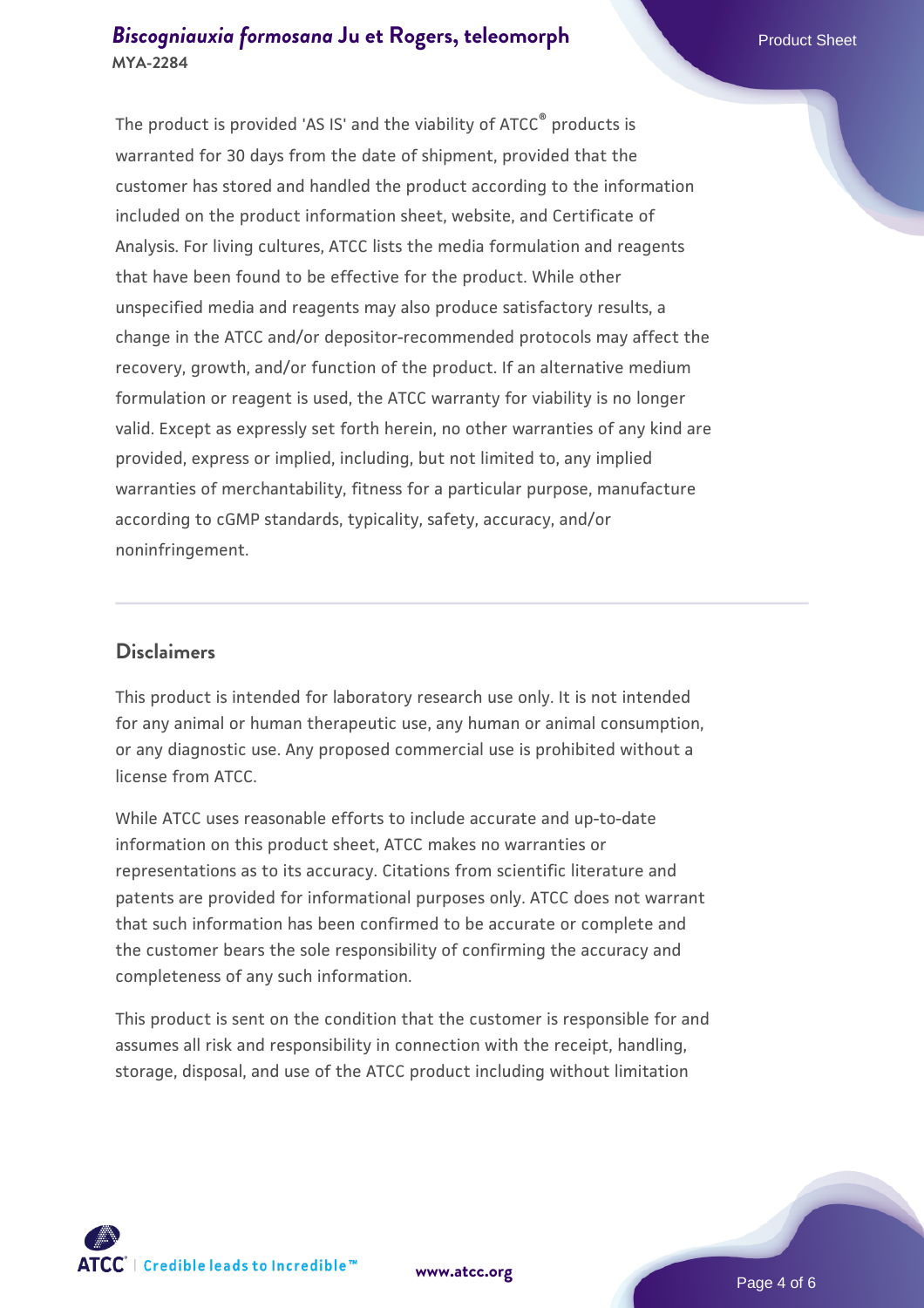taking all appropriate safety and handling precautions to minimize health or environmental risk. As a condition of receiving the material, the customer agrees that any activity undertaken with the ATCC product and any progeny or modifications will be conducted in compliance with all applicable laws, regulations, and guidelines. This product is provided 'AS IS' with no representations or warranties whatsoever except as expressly set forth herein and in no event shall ATCC, its parents, subsidiaries, directors, officers, agents, employees, assigns, successors, and affiliates be liable for indirect, special, incidental, or consequential damages of any kind in connection with or arising out of the customer's use of the product. While reasonable effort is made to ensure authenticity and reliability of materials on deposit, ATCC is not liable for damages arising from the misidentification or misrepresentation of such materials.

Please see the material transfer agreement (MTA) for further details regarding the use of this product. The MTA is available at www.atcc.org.

#### **Copyright and Trademark Information**

© ATCC 2021. All rights reserved.

ATCC is a registered trademark of the American Type Culture Collection.

#### **Revision**

This information on this document was last updated on 2021-05-20

#### **Contact Information**

ATCC 10801 University Boulevard Manassas, VA 20110-2209 USA